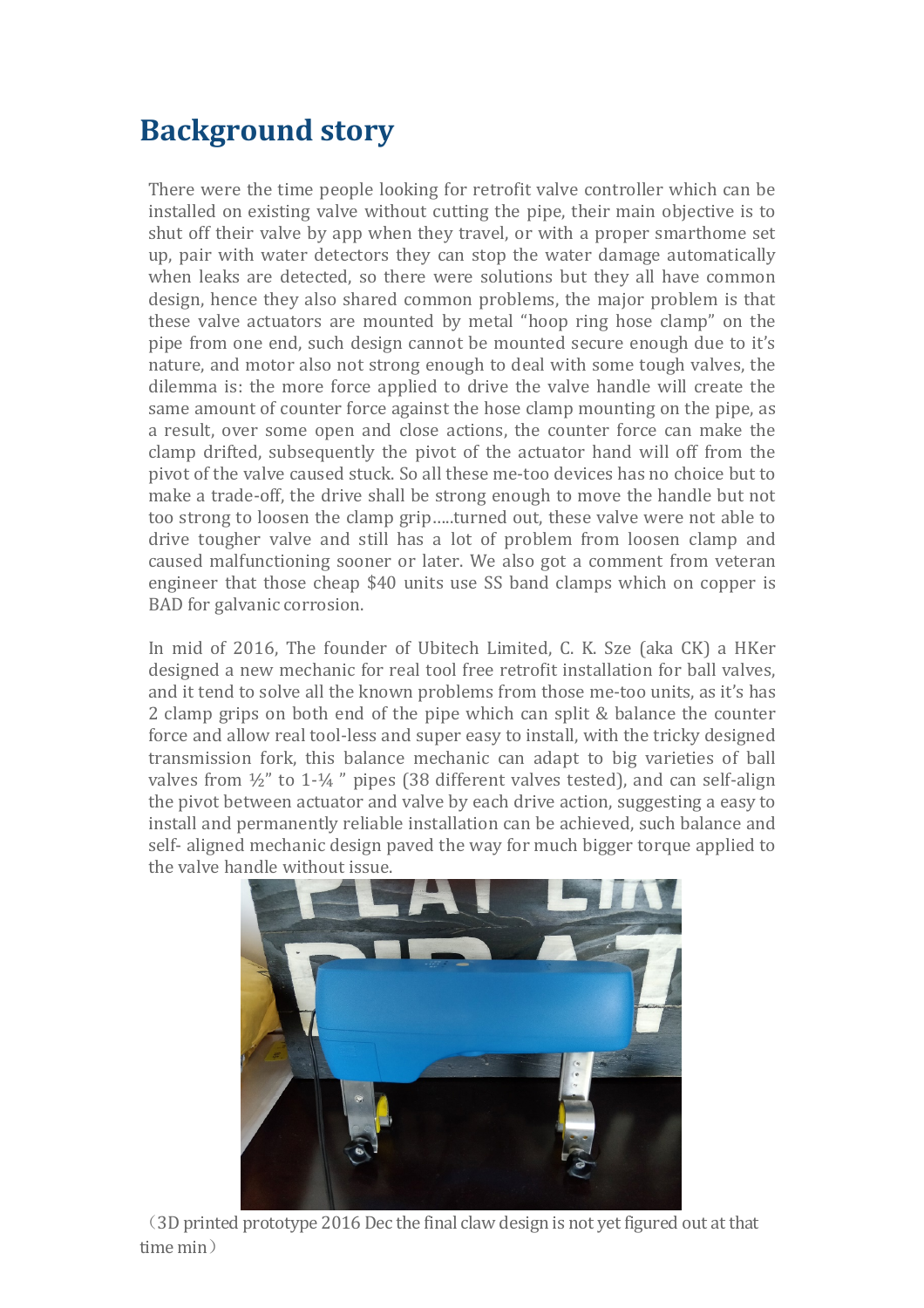An US company called Elexa in Chicago bought in this concept and funded a team lead by CK to develop a new product base on concept to stop water damage for US families, over hard working of 18 months the first generation product "Guardian" was launched in 2017 Dec.

The debut of Guardian received a lot of praise but it turned out not as successful as expected, from hindsight there were numbers of reasons, first of all, the size of the Guardian is way too big and too heavy (due to time to market pressure the Guardian built with an off-the-shelf curtain motor/gear box), hence it can only fit in valves with long straight pipe on both end, however in the real world most valves are installed in a tiny and crowded space with angled pipe (aka elbows), in such case Guardian won't install. Secondly, due to mechanic limitation (Also because the gearbox) it cannot provide needed feedback on positioning, hence the Guardian has to do "Hit-Stall-Stop" method to identify where it should stop on every open or close action, but every hit-stall action will result destructive impact to the valve, over the time, it's possible that the integrity of the valve is compromised, Moreover, a big proportion of valves in US families are located outside the house, Guardian and also most of those generic devices are vulnerable to moisture and sunlight, they cannot be used.



(Guardians participated in CES, CEDIA, and received a lot of praise)

CK as the inventor understood all these issues and strived to create a perfect design, in 2019 spring due to some reason CK stopped the relationship of Elexa and started to create the 2nd generation on his own. The patent of the mechanic design was granted in China in the same year and petition for US patent is initiated after the subsidy was granted from HK government in 2020.

This time CK has redesigned every part including a custom gearbox with a special shape and structure to utilize all available space inside the housing to minimize the form factor of the device, this custom designed gearbox can provide high resolution positioning feedback and deliver more torque and reliability.



After 30 plus design revisions the final version was chosen in 2019 May, which can submerge in water and withstand sunlight and UV, can provide much bigger torque (max. 13N.m but limited by software to 8N.m to avoid destruction to valve and BVS itself, for a comparison Guardian is doing fixed 4 N.m, Dome is fixed 3.5N.m) with a "adaptive torque control software algorithm this new breed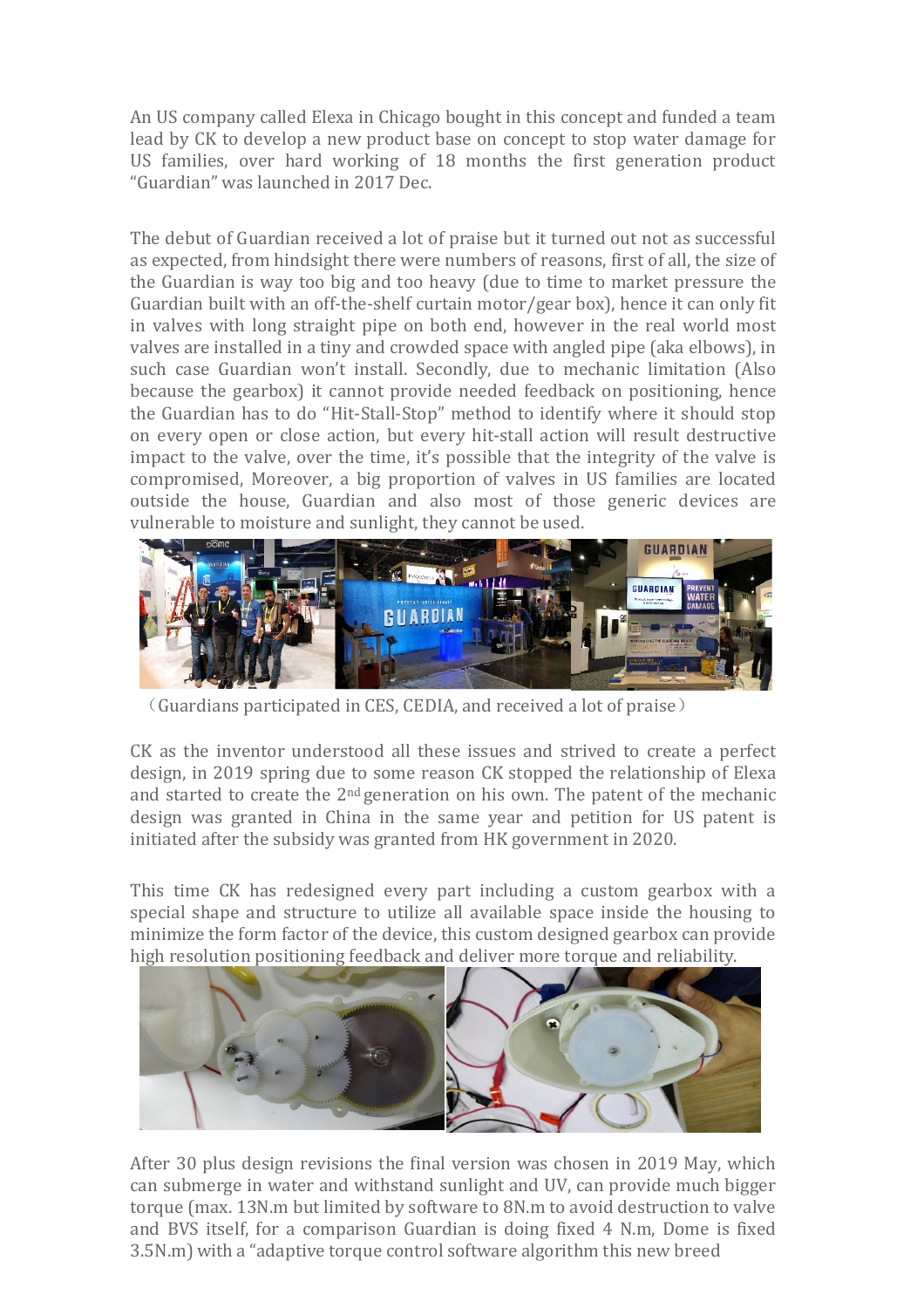will not impact the integrity of the valve over the time even up to 8N.m torque is applied, tricks included "soft start" and "soft stop" speed control, it also can deal with valves with close elbows (with a shorter span of clamps and they can be slide individually in and out on demand to fit with different valve size and pipe elbow)



(gen 1 (right) and gen 2 (left))

This new breed is named BVS (Ball Valve Servo) under a trademark of "Custos", and it deemed satisfies all the criteria as a "ultimate DIY" solution.

- Tool less snap-on install, can be installed in a matter of seconds
- Can be deployed outdoor, 100% water proof and UV proof<br>- Intelligently deliver un to 8N m torque on demand, more the
- Intelligently deliver up to 8N.m torque on demand, more than double of any rivals
- Intelligently identify where to stop to avoid impacting the structure of valve.
- Compatible to popular IoT RF standards Z-Wave and LoRaWAN, also plug-n-play Ubilink for people who don't want to deal with gateway or App set up.
- Can detect water and temperature locally and react.
- Highly reliable mechanic, proven for 20K operation